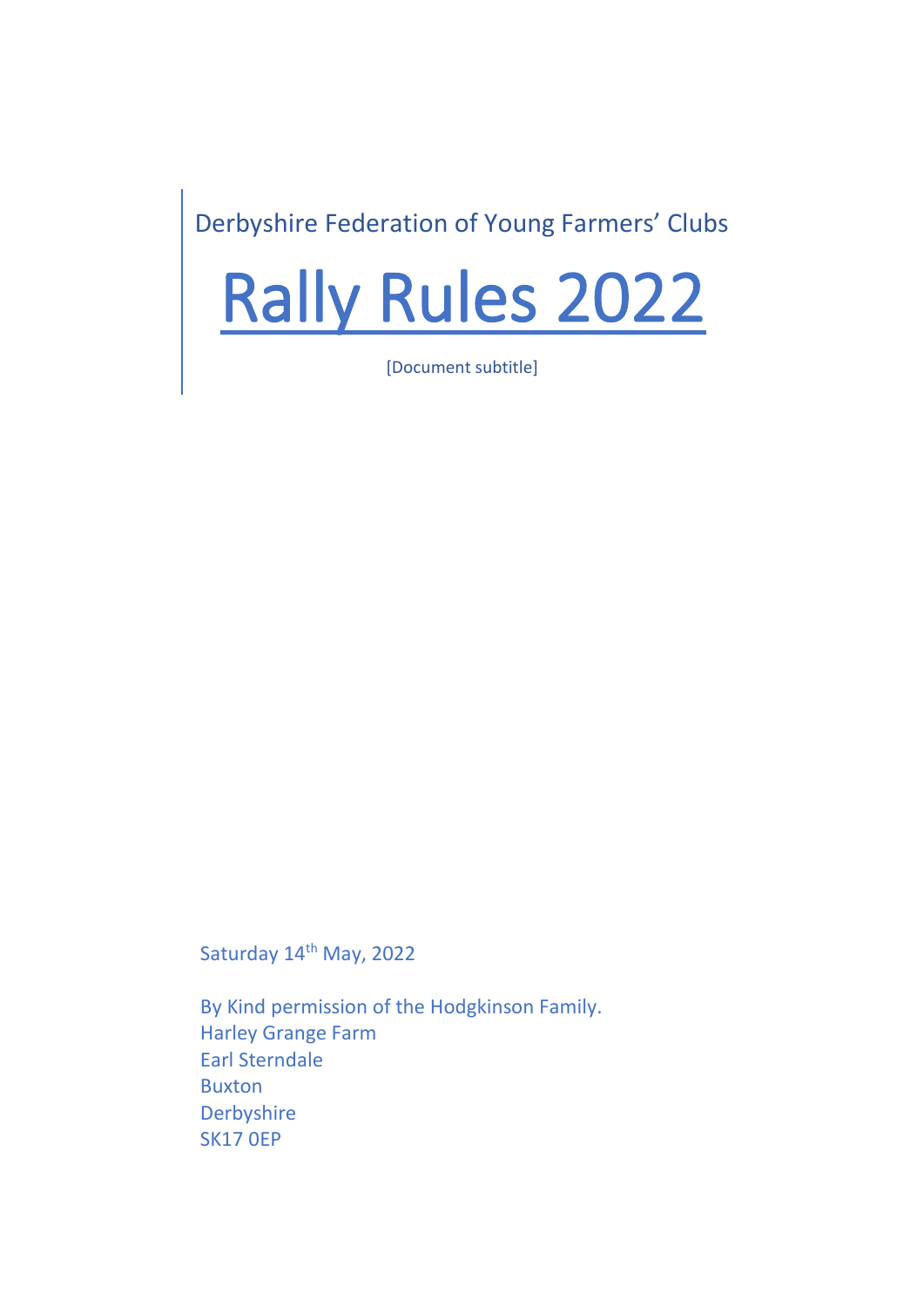# **Classes:**

# **Open**

Class 001 National Dairy Linear Assessment Class 002 National Intermediate Dairy Class 003 National Senior Beef Class 004 National Intermediate Beef Class 005 National Senior Lamb Class 006 National Intermediate Lamb Class 007 National Senior Pig Class 008 National Intermediate Pig Class 009 Farm First Aid Class 010 National Sheep Shearing Class 011 Pallet Up - Cycling Class 012 Mens Tractor Driving Class 013 Ladies Tractor Driving Class 014 Land Rover and Trailer Class 015 Raffle Class 016 The Big Squish Class 017 National Auctioneering Class 018 1950s Mens Milk and Egg Challenge Class 019 1950s Women's Surprise Challenge - Neigh Information Available Class 020 1960s Eating Challenge Class 021 1960s Typing Challenge Class 022 1970s Tractor Fault Find Class 023 1970s ABBA Tribute Class 024 1980s Twister Class 025 1980s Yo-yo Challenge Class 026 1990s Lip Sync Battle Class 027 2000s Text Challenge Class 028 2000s Dragons Den Class 029 2022 Recycled Metal Queens Platinum Jubilee Beacon

# **Domestic**

Class D01 National Cookery Class D02 National Junior Floral Art Class D03 National Intermediate Floral Art Class D04 National Senior Floral Art Class D05 National Cube Exhibit Class D06 Year Book Cover Class D07 Three Photos to Represent British Agriculture Through the Decades Class D08 1950s Embroider a Hanky Class D09 1960s Recreate a Beehive Hairdo Class D10 1970s That's So Quiche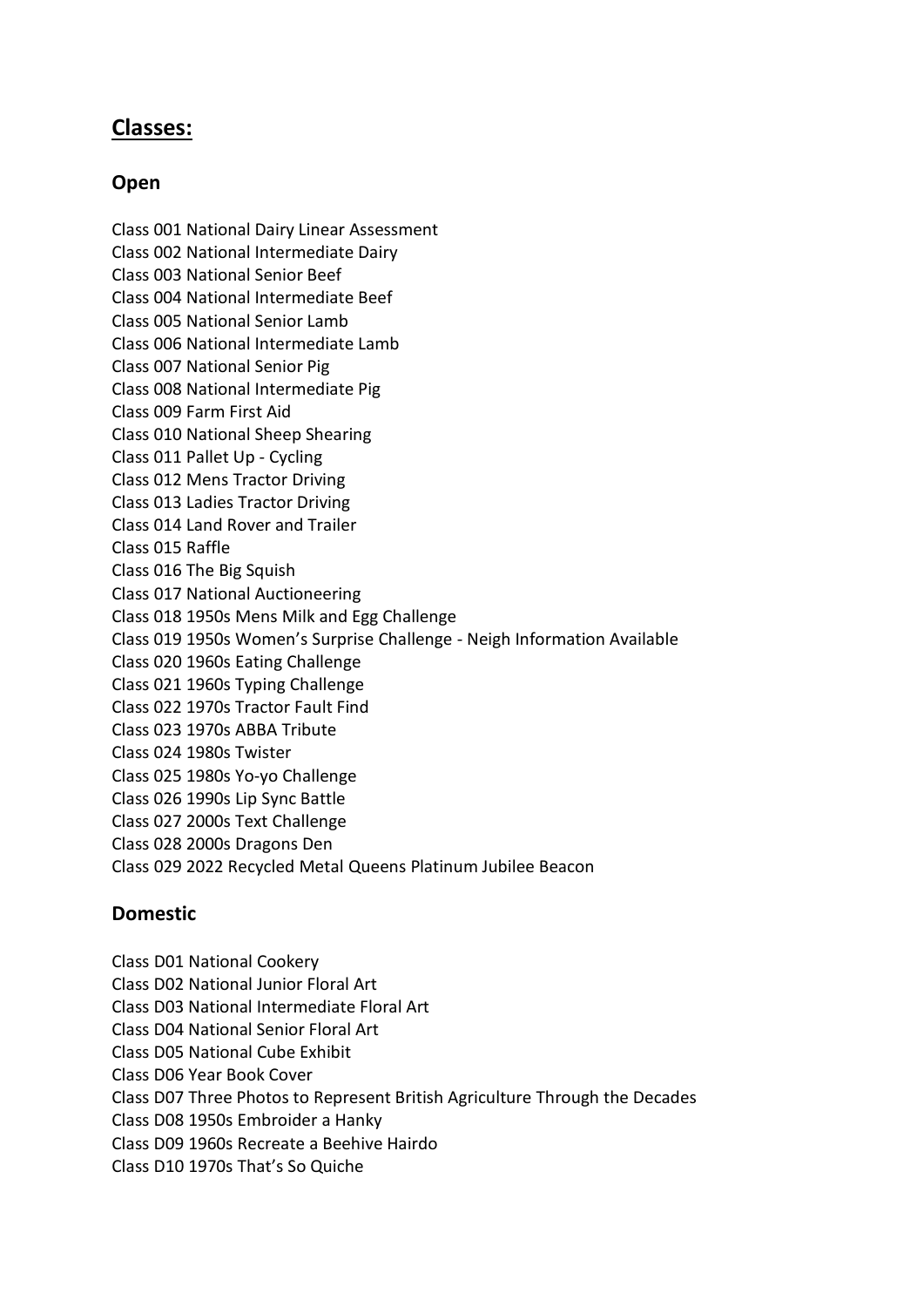Class D11 1980s Men's Great Assemble Class D12 1990s Art Attack - 90s Movie Poster Class D13 2000s Make an Icon Spice Girls Dress

#### **Junior**

Class J01 National Junior Dairy Class J02 National Junior Beef Class J03 National Junior Lamb Class J04 National Junior Pig Class J05 Junior Tractor Driving Class J06 1950s Perfect Hand Writing Class J07 1950s Make a Hospital Bed Class J08 1960s Write a Poem about the 60s Class J09 1960s Make the Solar System Out of Cake Pops Class J10 1970s Dress the Club Leader Class J11 1970s Make a Fabulous Fascinator For the Races Class J12 1980s Miniature Garden Class J13 1980s Pacman Challenge Class J14 1990s Tie a Bow Tie Class J15 1990s Make A Vegetable Dolly the Sheep Class J16 2000s Dance Mat Challenge Class J17 2000s Make a Farmyard

#### **Afternoon Games**

Class A01 Fancy Dress Class A02 Sports Day Class A03 National Men's Tug of War Class A04 National Women's Tug of War Class A05 National Junior Mixed Tug of War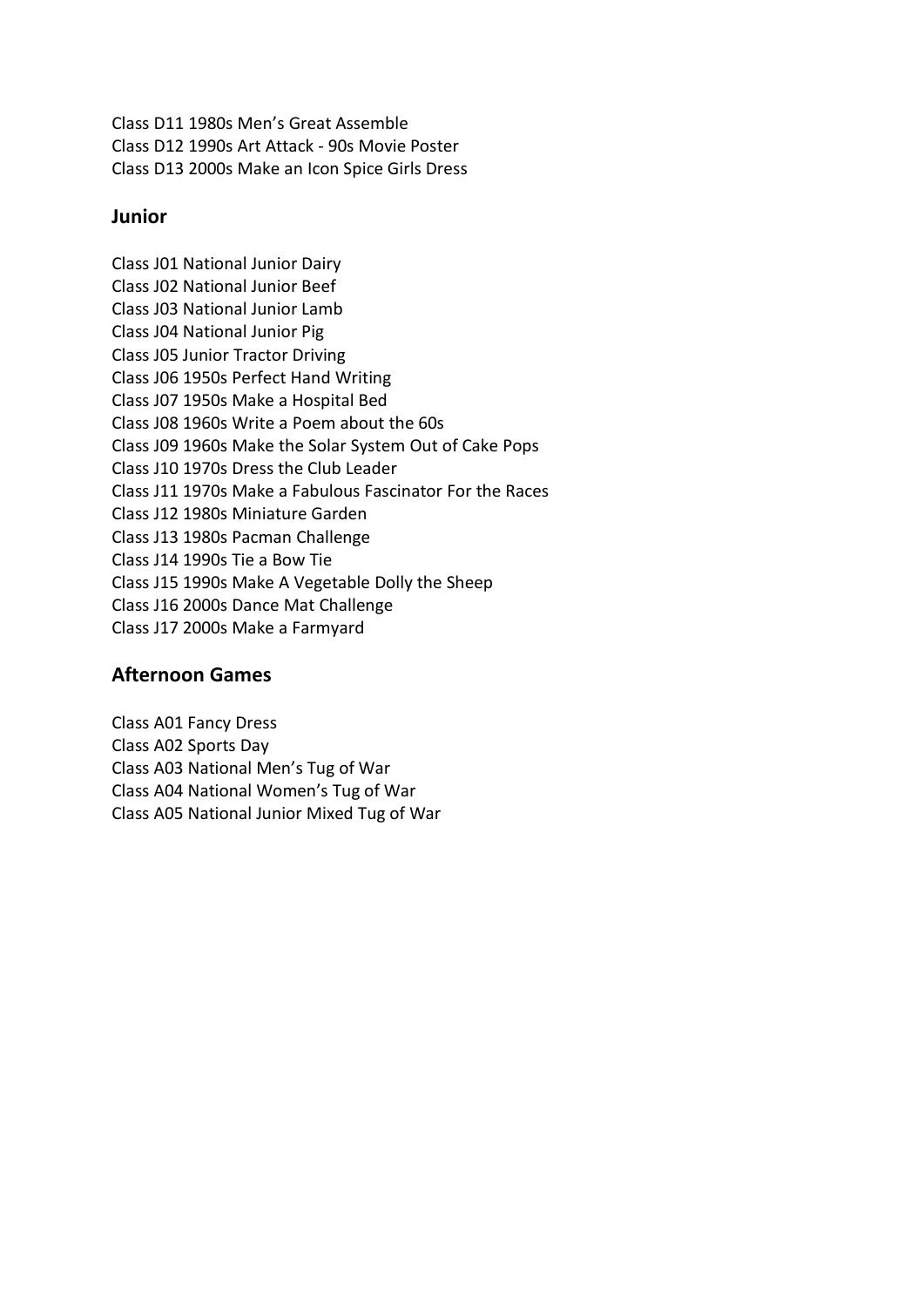# **OPEN CLASSES**

#### **CLASS 001: NATIONAL - DAIRY LINEAR ASSESSMENT**

Held prior to the rally Judge:

Steward:

Competitor 28 years of age and under on 1st September 2021 will be required to assess four dairy cows using the linear method of assessing characteristics. Competitors are also required to place these cattle in order of merit as to their suitability for milk production and breeding herd replacements. Competitors to give positive reasons to the Judges to justify their placings.

#### **NFYFC RULES APPLY - PLEASE REFER TO THESE FOR FULL DETAILS**

#### **CLASS 002: NATIONAL - INTERMEDIATE DAIRY STOCKJUDGING**

Held prior to the rally Judge:

Steward:

Competitor 21 years of age and under on 1st September 2021 will be required to judge and place four dairy cows. The competitor will then be required to judge, place and give positive reasons on a second ring of four animals. Cattle will be judged primarily as dairy animals, having due regard to the type recognised by respective breed societies.

#### **NFYFC RULES APPLY - PLEASE REFER TO THESE FOR FULL DETAILS**

#### **CLASS 003: NATIONAL - SENIOR BEEF STOCKJUDGING**

Held prior to the rally Judge Live: Judge Carcase: Steward Live:

Steward Carcase:

Competitor 28 years of age and under on the 1st September 2021 will be required to assess one ring of live animals and one ring of carcases as to their suitability for the butcher as follows:

A) LIVE ANIMALS

Assess animals and afterwards give comparative reasons.

B) CARCASES

Competitors will be required to place carcases in order of merit and give reasons on their placing. Competitors will also be required to classify carcases under the M.L.C CLASSIFICATION SCHEME.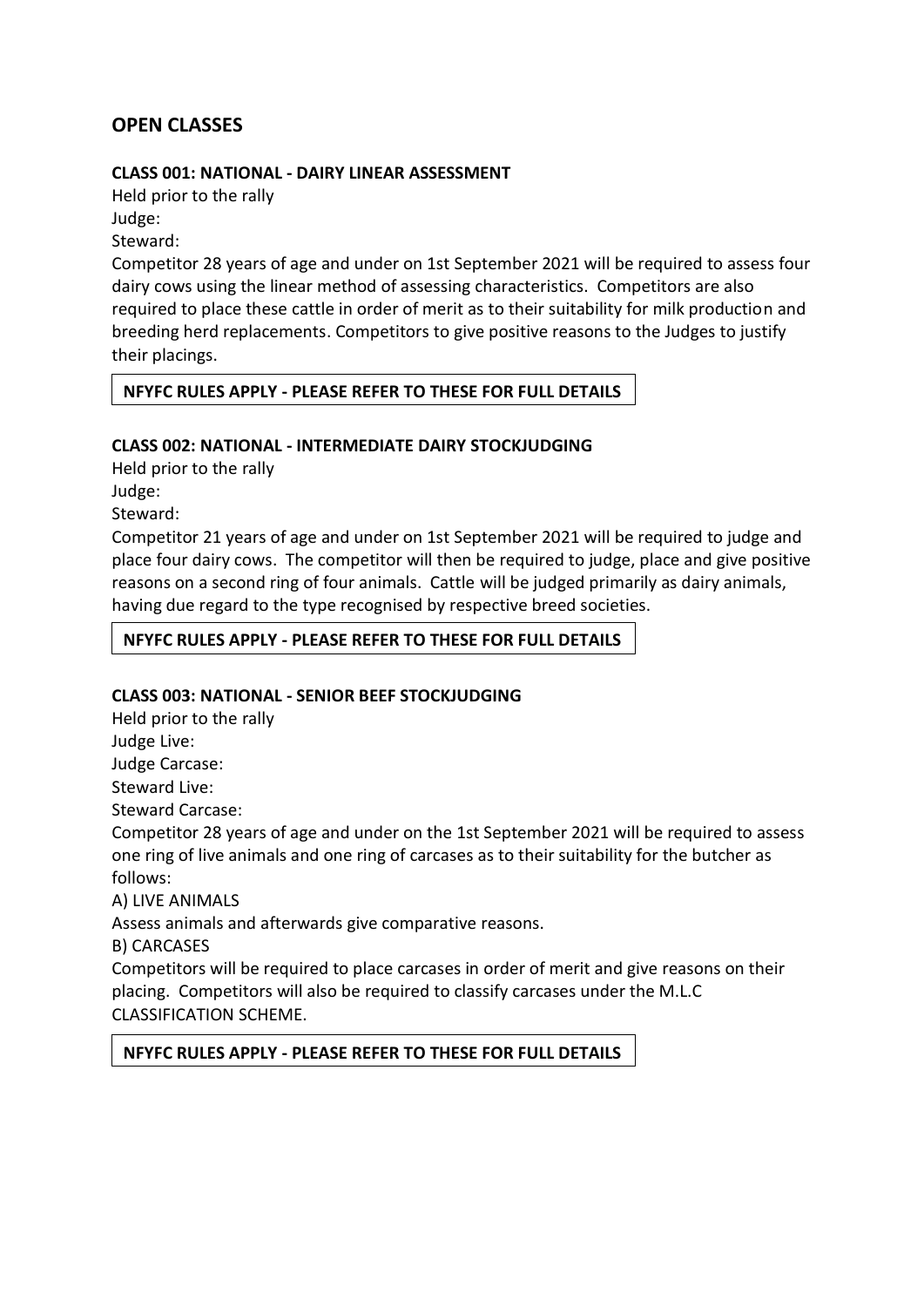#### **CLASS 004: NATIONAL - INTERMEDIATE BEEF STOCKJUDGING**

Held prior to the rally Judge Live: Judge Carcase: Steward Live: Steward Carcase: Competitor 21 years of age and under on the 1st September 2021 will be required to assess one ring of live animals and one ring of carcases as to their suitability for the butcher as follows: A) LIVE ANIMALS Assess animals and afterwards give comparative reasons. B) CARCASES Competitors will be required to place carcases in order of merit and give reasons on their placing. Competitors will also be required to classify carcases under the M.L.C CLASSIFICATION SCHEME.

#### **NFYFC RULES APPLY - PLEASE REFER TO THESE FOR FULL DETAILS**

#### **CLASS 005: NATIONAL - SENIOR LAMB STOCKJUDGING**

Held prior to the rally Judge Live: Judge Carcase: Steward Live: Steward Carcase:

Competitor 28 years of age and under on the 1st September 2021 will be required to assess one ring of live animals and one ring of carcases as to their suitability for the butcher as follows:

A) LIVE ANIMALS

Assess animals and afterwards give comparative reasons.

B) CARCASES

Competitors will be required to place carcases in order of merit and give reasons on their placing. Competitors will also be required to classify carcases under the M.L.C CLASSIFICATION SCHEME.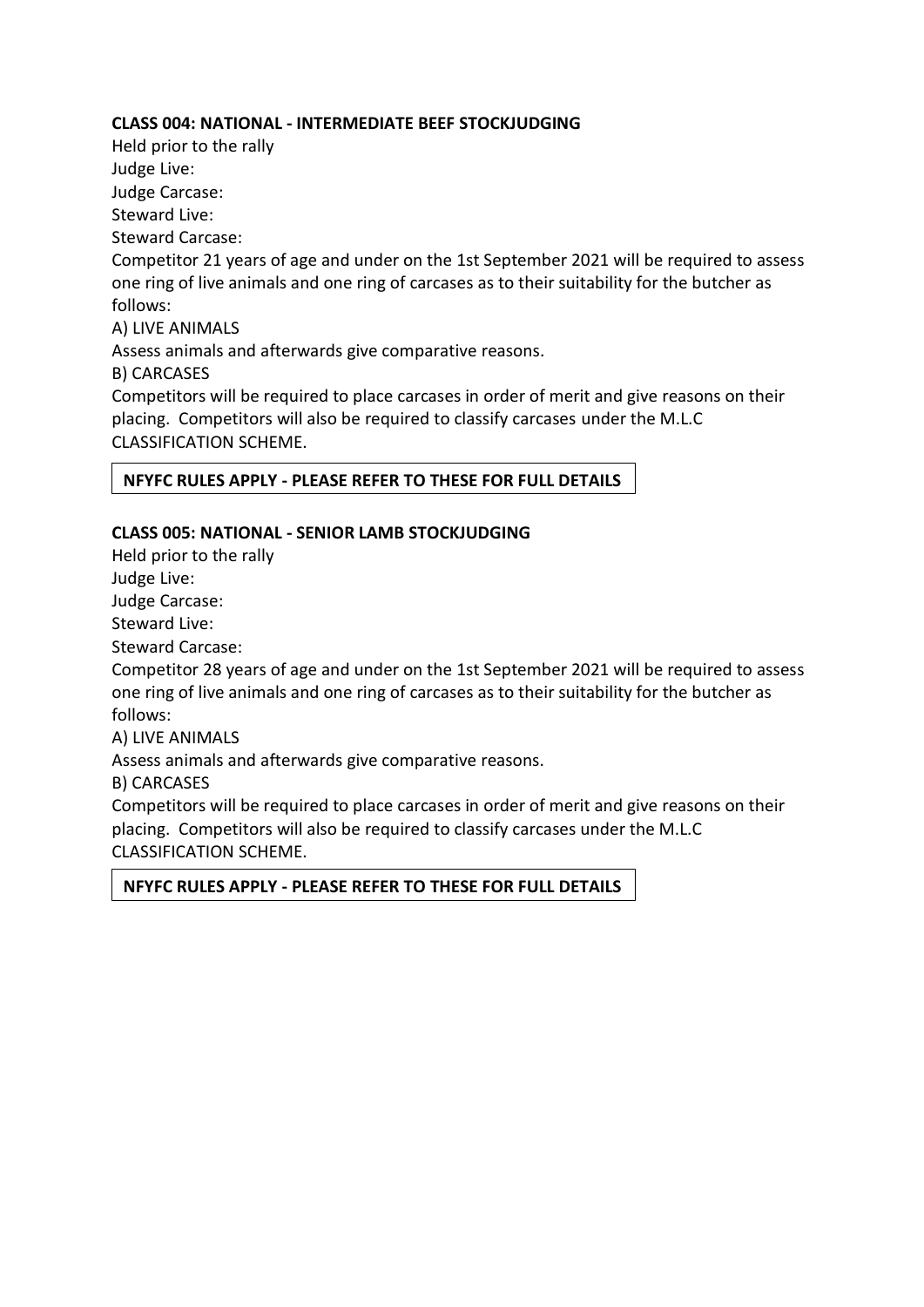#### **CLASS 006: NATIONAL - INTERMEDIATE LAMB STOCKJUDGING**

Held prior to the rally Judge Live: Judge Carcase: Steward Live: Steward Carcase: Competitor 21 years of age and under on the 1st September 2021 will be required to assess one ring of live animals and one ring of carcases as to their suitability for the butcher as follows: A) LIVE ANIMALS Assess animals and afterwards give comparative reasons. B) CARCASES Competitors will be required to place carcases in order of merit and give reasons on their placing. Competitors will also be required to classify carcases under the M.L.C CLASSIFICATION SCHEME.

#### **NFYFC RULES APPLY - PLEASE REFER TO THESE FOR FULL DETAILS**

#### **CLASS 007: NATIONAL - SENIOR PIG STOCKJUDGING**

Held prior to the rally Judge Live: Judge Carcase: Steward Live: Steward Carcase:

Competitor 28 years of age and under on the 1st September 2021 will be required to assess one ring of live animals and one ring of carcases as to their suitability for the butcher as follows:

A) LIVE ANIMALS

Assess animals and afterwards give comparative reasons.

B) CARCASES

Competitors will be required to place carcases in order of merit and give reasons on their placing.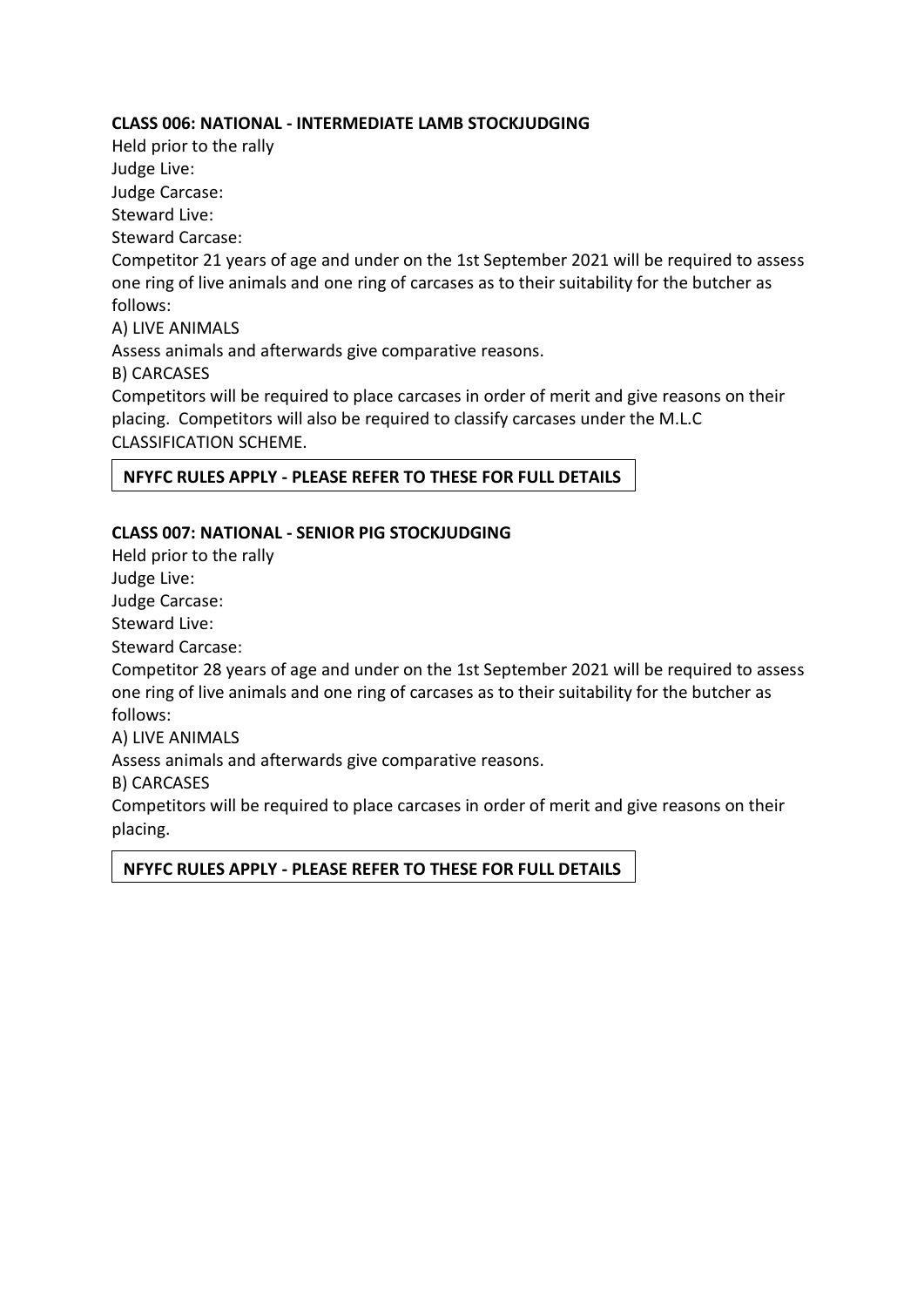#### **CLASS 008: NATIONAL - INTERMEDIATE PIG STOCKJUDGING**

Held prior to the rally Judge Live: Judge Carcase: Steward Live: Steward Carcase: Competitor 21 years of age and under on the 1st September 2021 will be required to assess one ring of live animals and one ring of carcases as to their suitability for the butcher as follows: A) LIVE ANIMALS Assess animals and afterwards give comparative reasons. B) CARCASES Competitors will be required to place carcases in order of merit and give reasons on their placing.

# **NFYFC RULES APPLY - PLEASE REFER TO THESE FOR FULL DETAILS**

#### **CLASS 009: FARM FIRST AID**

Judge:

Steward:

Competitor 28 years of age and under on the  $1<sup>st</sup>$  September 2021 will be required to complete basic first aid upon a casualty who has been the victim of a mock farm accident. The First Aid Judge will indicate when the casualty has been satisfactorily dealt with. Knowledge of elementary First Aid is necessary, but in no case will competitors be expected to render assistance further than instructed in the Joint First Aid Manual of St. John Ambulance and The British Red Cross. The Highway Code and Farm Safety Regulations must be applied at all times. The competitor must hold a current first aid certificate that is no more than 3 years old. A copy of the certificate must be handed to the judge on the day of the competition.

#### **CLASS 010: NATIONAL: SHEEP SHEARING**

Judge:

Steward:

Competitor 28 years of age and under on the 1<sup>st</sup> September 2021 will be required to shear 3 sheep in accordance with BISCA guidance. Competitors must wear suitable shoes and clothing and must bring their own hand piece.

COMPETITORS MUST HOLD A VALID BLUE SEAL QUALIFICATION WHICH MUST BE HANDED TO THE JUDGE ON THE DAY OF THE COMPETITION.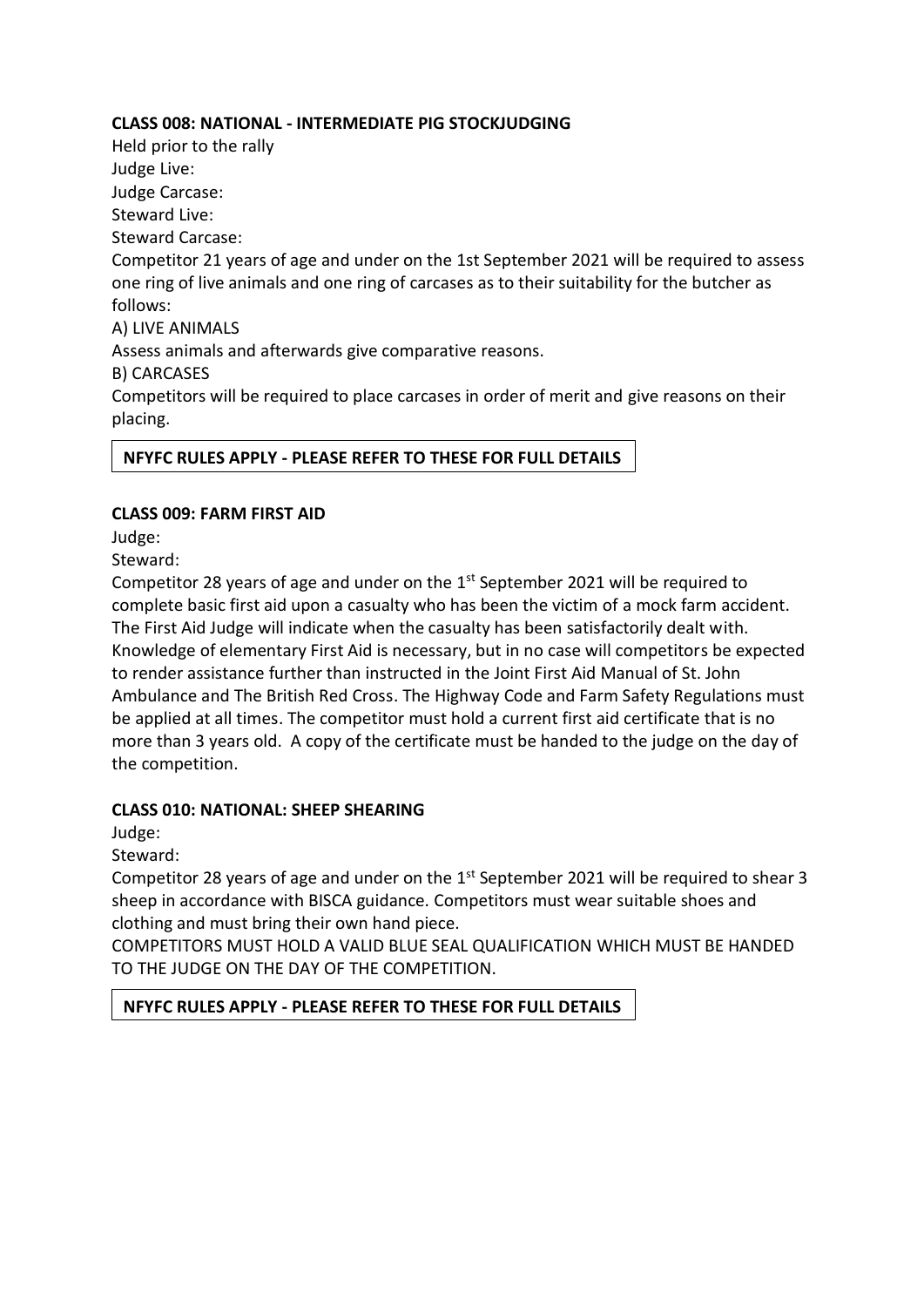#### **CLASS 011: PALLET UP - CYCLING**

Judge:

#### Steward:

Two competitors 28 years of age and under on the 1<sup>st</sup> September 2021 will be required to dismantle two wooden pallets and produce an item complimenting the theme 'The Great Outdoors'. Teams must endeavour to use as much of the wood as possible as the amount of wood used will be taken into consideration by the judge when marking. Teams are to supply their own tools. Rechargeable power tools will be allowed, including glue guns and drills but no extra attachments on the drill are to be used. Chainsaws, nail-guns and generators will not be allowed. Competitors are required to provide their own fixings to construct their exhibits. Correct Personal Protective Equipment (PPE) must be worn (including suitable head, ear, eye protection and steel toe capped boots) throughout the competition. Once teams have constructed their exhibit, they will be responsible for clearing up their construction site. Competitors will be allowed two hours for this class to include the dismantling of pallets and tidying of the site once the exhibit is constructed. Competitors will be penalised at the rate of one mark per minute or part thereof over allotted time.

#### **CLASS O12: MENS TRACTOR DRIVING**

Judge:

Steward:

Male competitor 28 years of age or under on the 1st September 2021 will be required to demonstrate their skill at driving a tractor and trailer over a set course as directed by the judge. Tractor and trailer will be provided. Safe practice will be taken into account. COMPETITORS MUST HOLD EITHER A TRACTOR LICENSE OR FULL DRIVING LICENSE THAT MUST BE PRODUCED ON THE DAY.

#### **CLASS O13: LADIES TRACTOR DRIVING**

Judge:

Steward:

Female competitor 28 years of age or under on the 1st September 2021 will be required to demonstrate their skill at driving a tractor and trailer over a set course as directed by the judge. Tractor and trailer will be provided. Safe practice will be taken into account. COMPETITORS MUST HOLD EITHER A TRACTOR LICENSE OR FULL DRIVING LICENSE THAT MUST BE PRODUCED ON THE DAY.

#### **CLASS 014: LAND ROVER AND TRAILER**

Judge:

Steward:

Competitor 28 years of age or under on the 1st September 2021 will be required to demonstrate their skill at driving a Land Rover and trailer over a set course as directed by the judge. Competitors will be required to carry out and show the judge daily maintenance checks. Land Rover and trailer will be provided. Safe practice will be taken into account. COMPETITORS MUST HOLD A FULL DRIVING LICENSE WITH B AND E ENTITLEMENTS THAT MUST BE PRODUCED ON THE DAY.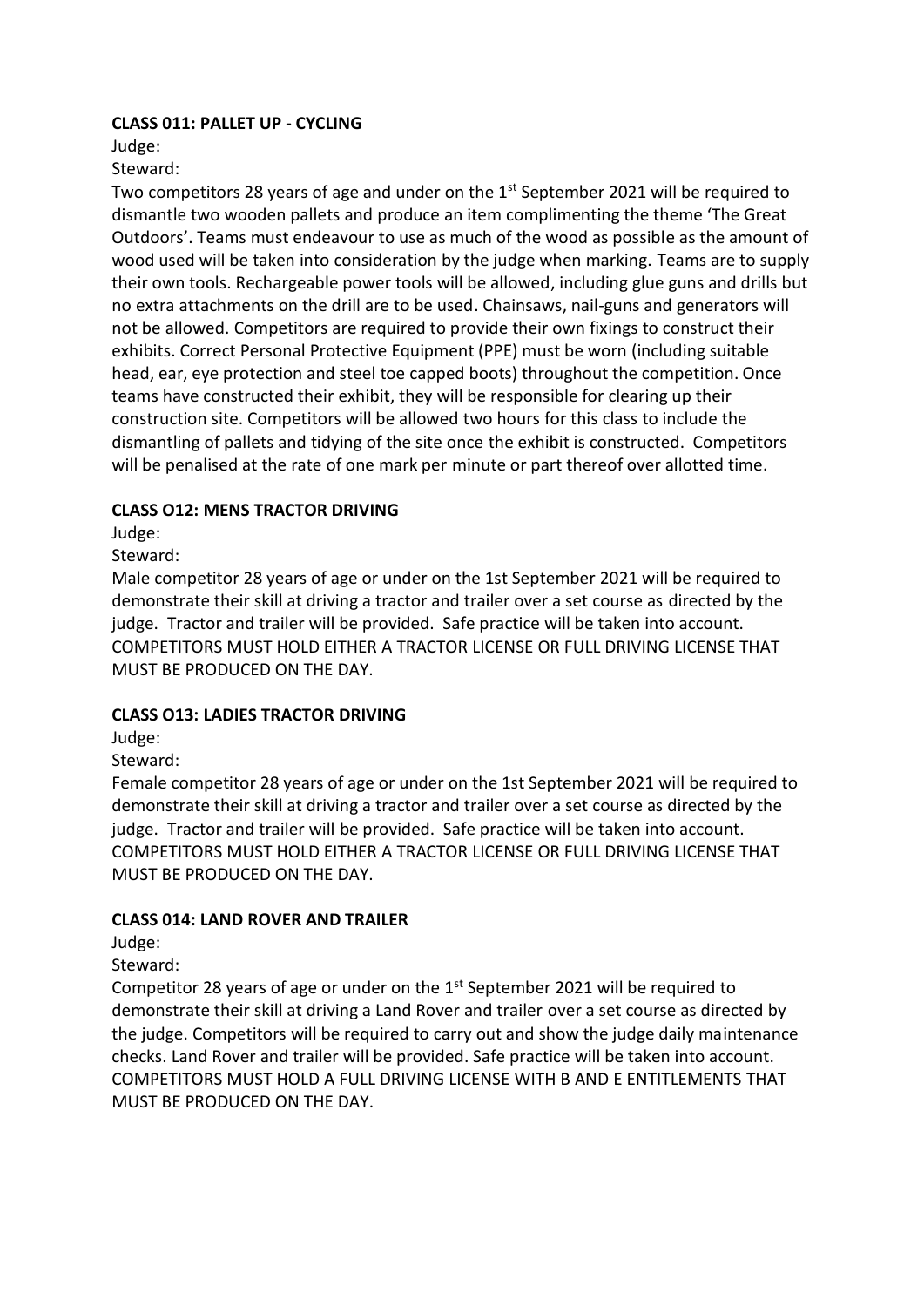#### **CLASS 015: RAFFLE**

Judge:

Each club will be issued with books of tickets (£1.00 per ticket) prior to the rally. Points will be allocated in proportion to the number of membership cards held at the county office and the number of counterfoils and monies returned to the office by 11.00am on Rally Day. Each club to provide two raffle prizes up to a total value of £20.00. All clubs need to return all sold and unsold tickets to the office by 11.00am on Rally Day. Any tickets not returned will have to be paid for by the club as if they were sold. Any clubs that do not provide the raffle prizes will be disqualified.

#### **CLASS 016: THE BIG SQUISH**

Judge:

Steward:

Clubs will be required to fit as many members aged 28 years of age or under on the 1st September 2021 into a car in a specified time. The car will be provided.

THE JUDGE AND STEWARD HAVE THE DISCRETION TO STOP THE CLASS AT ANY POINT IF MEMBERS BEHAVIOUR IS DEEMED TO BE DANGEROUS.

#### **CLASS 017: NATIONAL AUCTIONEERING**

Judge:

Steward:

Competitor 28 years of age and under on the 1<sup>st</sup> September 2021 will be required to auction three lots including agricultural and non - agricultural items. Prior to the auction commencing the competitor will view a total of six items. The competitor will then have 20 minutes to draft a handwritten, catalogue-style description and provide a valuation figure for each item on the day of the competition. The competitor is to hand their description and valuations to the judge prior to the auction. The competitor will then draw 3 items at random out of a hat from the 6 available, the judge will identify one of the lots to have a reserve. The competitor should provide an introduction and then open the auction sale, outlining the produce and relevant conditions of the sale. Once all the lots have been sold the auctioneer will close the auction in a suitable way.

# **NFYFC RULES APPLY - PLEASE REFER TO THESE FOR FULL DETAILS**

#### **CLASS 018: 1950'S MENS MILK AND EGG CHALLENGE**

Judge:

Steward:

A male competitor 28 years of age or under on the  $1<sup>st</sup>$  September 2021 will be required to complete a 1950'S inspired surprise challenge as directed by the judge. All equipment will be provided.

# **CLASS 019: 1950'S WOMENS SURPRISE CHALLENGE - NEIGH INFORMATION AVAILABLE**

Judge:

Steward:

A female competitor 28 years of age or under on the  $1<sup>st</sup>$  September 2021 will be required to complete a 1950's inspired surprise equine challenge as directed by the judge. All equipment will be provided.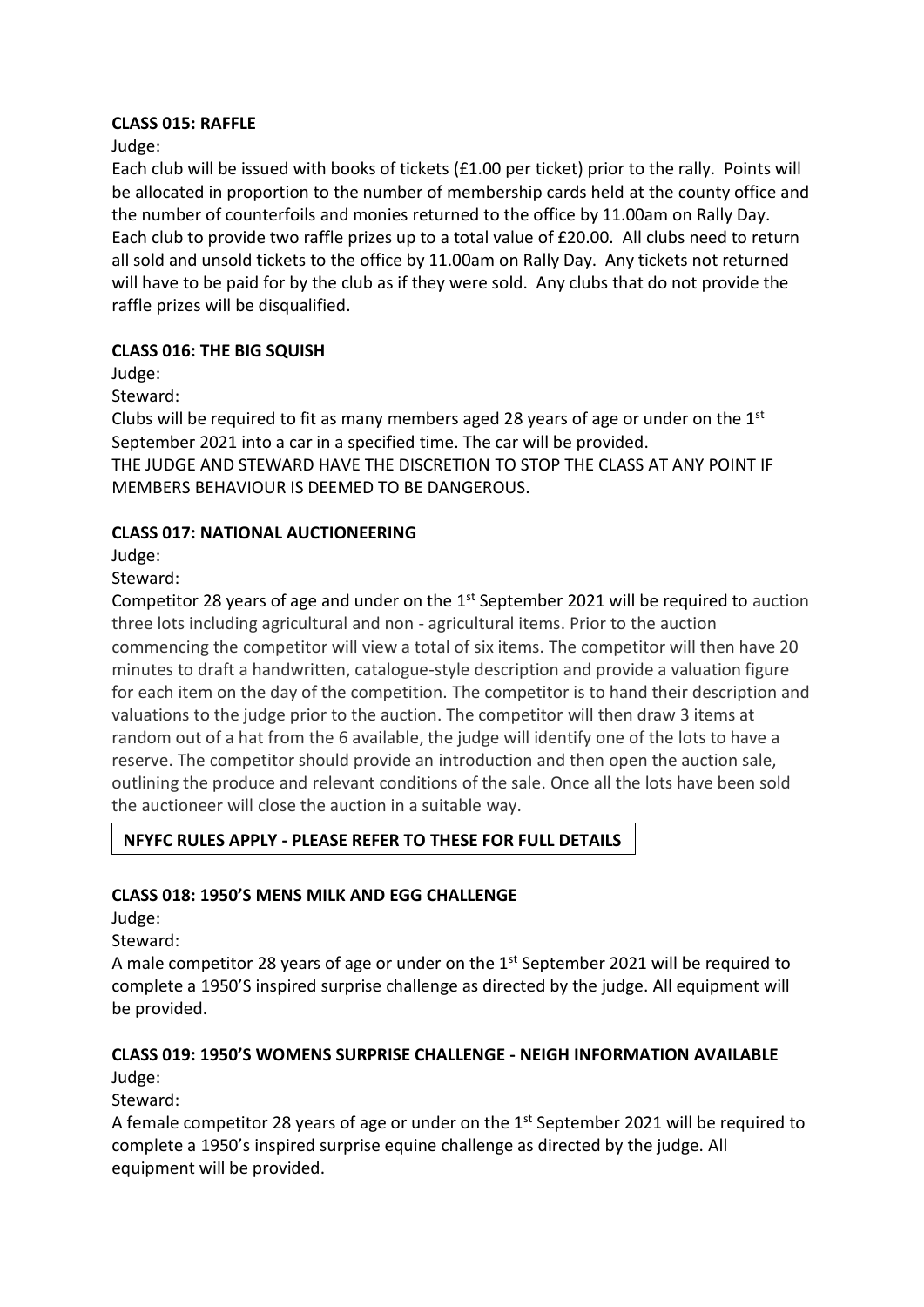#### **CLASS 020: 1960'S EATING CHALLENGE**

Judge:

Steward:

Two competitors, one male and one female, 28 years of age or under on the  $1<sup>st</sup>$  September 2021, will be required to complete a 1960's eating challenge. Points will be rewarded on time taken to complete the challenge. If the challenge is not completed, then points will be rewarded on the amount eaten.

THIS CHALLENGE MAY NOT BE APPROPRIATE FOR COMPETITORS WITH FOOD ALLERGIES.

#### **CLASS 021: 1960'S TYPING CHALLENGE**

Judge:

Steward:

Competitor 28 years of age or under on the  $1<sup>st</sup>$  September 2021 will be required to type a piece for the farming press on a 1960's type writer as dictated by the steward. Time and accuracy will be taken into consideration. All equipment will be provided.

#### **CLASS 022: 1970'S TRACTOR FAULT FIND**

Judge:

Steward:

Competitor 28 years of age or under on the 1st September 2021 will be required to fault find on a 1970's vintage tractor. Competitors are not required to bring any tools to complete this task.

#### **CLASS 023: 1970'S ABBA TRIBUTE**

Judge:

Steward:

A team of 4 competitors, two males and two females, will be required to sing and perform a dance routine to a 1970s ABBA classic. The team must consist of one competitor 28 years of age and under, one 21 years of age and under and one 16 years of age and under on the  $1<sup>st</sup>$ September 2021. Time allowed 5 minutes maximum. No PA provided. A standard 3 pin socket will be available. Any device used must have proof they are PAT tested.

#### **CLASS 024: 1980'S TWISTER**

Judge:

Steward:

Two competitors, one male and one female, aged 28 years of age or under on the  $1<sup>st</sup>$ September 2021 will be required to compete in a knockout Twister tournament. All equipment will be provided.

#### **CLASS 025: 1980'S YO YO CHALLENGE**

Judge:

Steward:

Competitor 28 years of age or under on the  $1<sup>st</sup>$  September 2021 will be required to perform a 2 minute Yo Yo routine. The Yo Yo routine must include the following 5 tricks: Gravity Pull, Sleeper, Rock The Baby, Around The World and A Forward Pass. Additional marks will be given for additional tricks performed. Competitor to provide their own Yo Yo.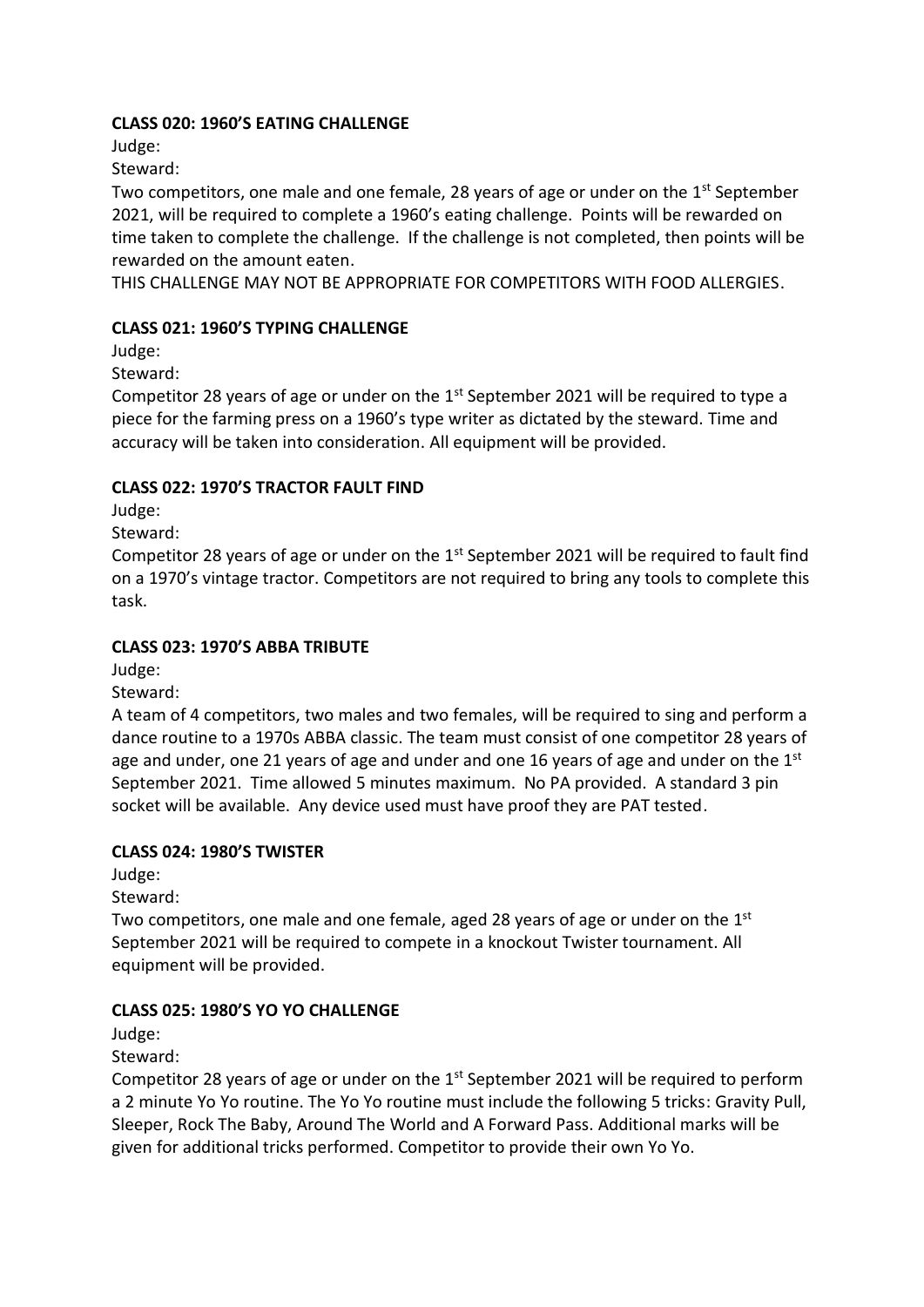#### **CLASS 026: 1990'S LIP SYNC BATTLE**

Judge:

Steward:

Two competitors 28 years of age or under on the  $1<sup>st</sup>$  September 2021 will be required to perform a 90's music lip sync battle against each other. Points will be awarded for performance, costume and miming. All music used must be from the 1990's. Time allowed 5 minutes maximum. No PA provided. A standard 3 pin socket will be available. Any device used must have proof they are PAT tested.

#### **CLASS 027: 2000'S TEXT CHALLENGE**

Judge:

Steward:

Competitor 28 years of age or under on the 1<sup>st</sup> September 2021 will be required to send a text. Phone will be provided.

#### **CLASS 028: 2000'S DRAGONS DEN**

Judge:

Steward:

Two competitors aged 28 years of age or under on the 1<sup>st</sup> September 2021 will be required to present an agricultural business idea to a panel of judges and answer questions on their proposed business. 5 minutes will be allowed for the presentation with questions to follow. Business proposals to be forwarded to the County Office no later than Sunday 1st May on no more than one side of A4 paper to allow the judges time to study the ideas before the rally day. An A3 flip chart will be provided to aid the presentation. No electrical devices allowed.

#### **CLASS 029: 2022 RECYCLED METAL QUEENS PLATINUM JUBILEE BEACON**

Judge:

Steward:

(NFYFC has been asked to involve YFC members in the celebrations for Her Majesty The Queen's Platinum Jubilee by lighting jubilee beacons. As an organisation enjoying the patronage of Her Majesty The Queen, Young Farmers Clubs are encouraged to be part of this celebration that will be taking place throughout the United Kingdom, Channel Islands, Isle of Man and UK overseas territories. YFCs are therefore invited to construct and light a beacon in celebration of the jubilee on Thursday 2 June 2022.)

Competitor 28 years of age or under on the 1<sup>st</sup> September 2021 will be required to create a freestanding beacon out of scrap and recycled metal to celebrate the Queens Platinum Jubilee. The beacon must be designed in a manor that makes it safe to light and its size must not exceed **1m wide, 1m deep and 2 metres high**. Finished with an exterior paint. To be made prior to the rally. Please visit<http://www.nfyfc.org.uk/JubileeBeacons> To find out more about the Jubilee Beacon event but please refer to these class rules for beacon size restrictions.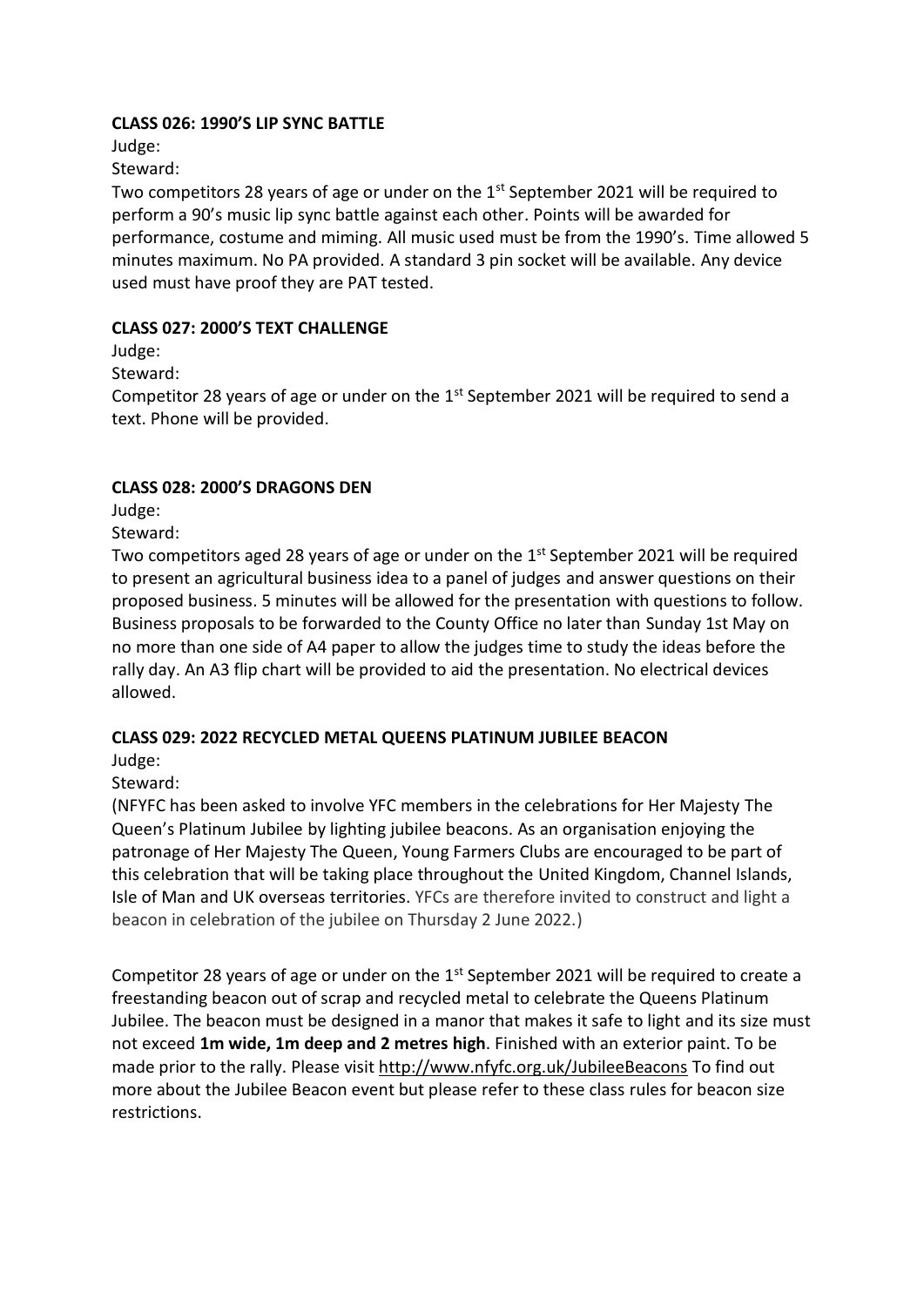# **DOMESTIC**

#### **CLASS D01: NATIONAL - COOKERY**

#### Judge:

Steward:

- Teams to consist of three members, one 28 years of age or under, one 21 years of age or under and one 16 years of age or under on the 1<sup>st</sup> September 2021.
- Each team will be required to prepare and display four (4) courses for a Gala Dinner celebrating HRH Queen Elizabeth II's Platinum Jubilee.
- Courses should include local produce where possible and should promote produce local to them. Evidence of locality should be included in the overall display.
- Teams must ensure each course involves a cooked element, prepared from raw ingredients, demonstrating cookery skills.
- The menu must include at least one sweet and one savoury dish. Each dish will be required to serve two people. Several culinary components may form one "dish". For example a sweet/savoury plus sauce/vegetable/berries is one dish. A drink does not count as a dish and will not be scored.
- Teams will work on two trestle tables. This includes an area to prepare dishes and an area to cook with two (2) butane gas stoves. Competitors are NOT required to bring their own gas stoves.
- Teams will not have access to an electrical supply but will have access to water. Teams may not use liquid nitrogen.
- Teams must cook and display their exhibit within the one hour time limit.
- Teams must have recipe details available throughout the practical session for judge's inspection.
- Teams will be allowed a maximum display space of 90cm (width) X 60cm (depth) X height optional (i.e. no height limit) which to display the courses to their best advantage. Please note these are the EXTERNAL dimensions. If teams use back and/or side boards the whole of the board must be within the dimensions given. Any accessories or drapes used on the outside walls will be included in the overall size limit of the exhibit. The external walls will be marked and should enhance the overall exhibit.
- Teams must display a menu card, details of recipes and costings.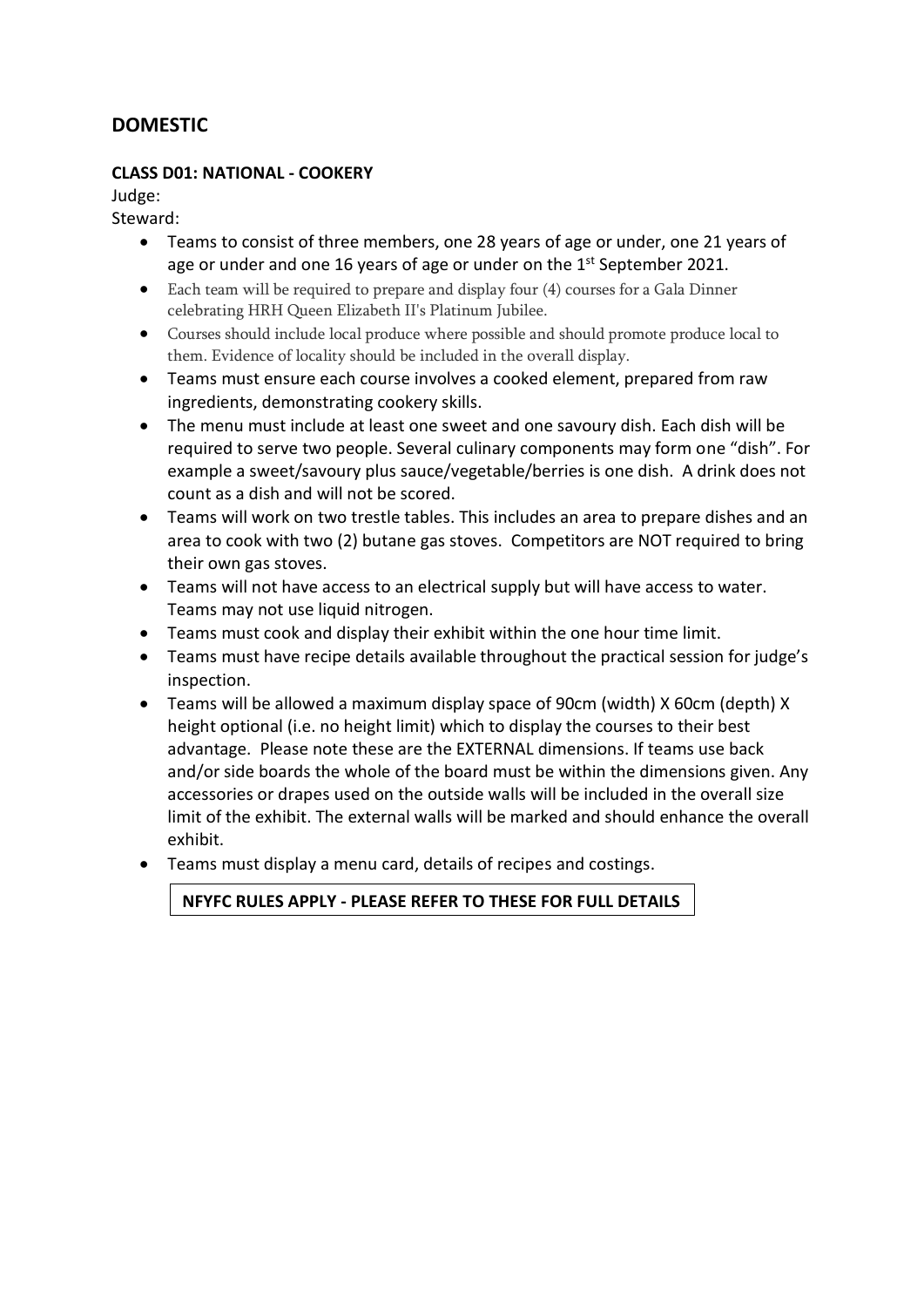#### **CLASS D02: NATIONAL - JUNIOR FLORAL ART**

Judge:

Steward:

Competitor aged 16 years of age or under on the  $1<sup>st</sup>$  September 2021 will be required to create an exhibit depicting a British TV Programme. Exhibit Title: "British TV Programme". The maximum display area for each competitor MUST NOT exceed 76cm wide x 60cm deep x optional height (i.e. no limitations to height). Exhibits to be composed of natural plant material, with or without accessories. Exhibit is to be viewed from the front. Competitors own backboard and base boards are allowed and must be provided by the competitor if required and must adhere to the size limitations. The reverse of these backboards MUST compliment the theme and be neat and tidy. The exhibit will be displayed on a table with a white table covering.

#### **NFYFC RULES APPLY - PLEASE REFER TO THESE FOR FULL DETAILS**

#### **CLASS D03: NATIONAL - INTERMEDIATE FLORAL ART**

Judge:

Steward:

Competitor aged 21 years of age or under on the  $1<sup>st</sup>$  September 2021 will be required to create an exhibit depicting their Favourite Musical. Exhibit Title: "My Favourite Musical". The maximum display area for each competitor MUST NOT exceed 76cm wide x 60cm deep x optional height (i.e. no limitations to height). Exhibits to be composed of natural plant material, with or without accessories. Exhibit is to be viewed from the front. Competitors own backboard and base boards are allowed and must be provided by the competitor if required and must adhere to the size limitations. The reverse of these backboards MUST compliment the theme and be neat and tidy. The exhibit will be displayed on a table with a white table covering.

**NFYFC RULES APPLY - PLEASE REFER TO THESE FOR FULL DETAILS**

#### **CLASS D04: NATIONAL - SENIOR FLORAL ART**

Judge:

Steward:

Competitor aged 28 years of age or under on the 1<sup>st</sup> September 2021 will be required to create an exhibit depicting Chinese New Year. Exhibit Title: "Chinese New Year". The maximum display area for each competitor MUST NOT exceed 76cm wide x 60cm deep x optional height (i.e. no limitations to height). Exhibits to be composed of natural plant material, with or without accessories. Exhibit is to be viewed from the front. Competitors own backboard and base boards are allowed and must be provided by the competitor if required and must adhere to the size limitations. The reverse of these backboards MUST compliment the theme and be neat and tidy. The exhibit will be displayed on a table with a white table covering.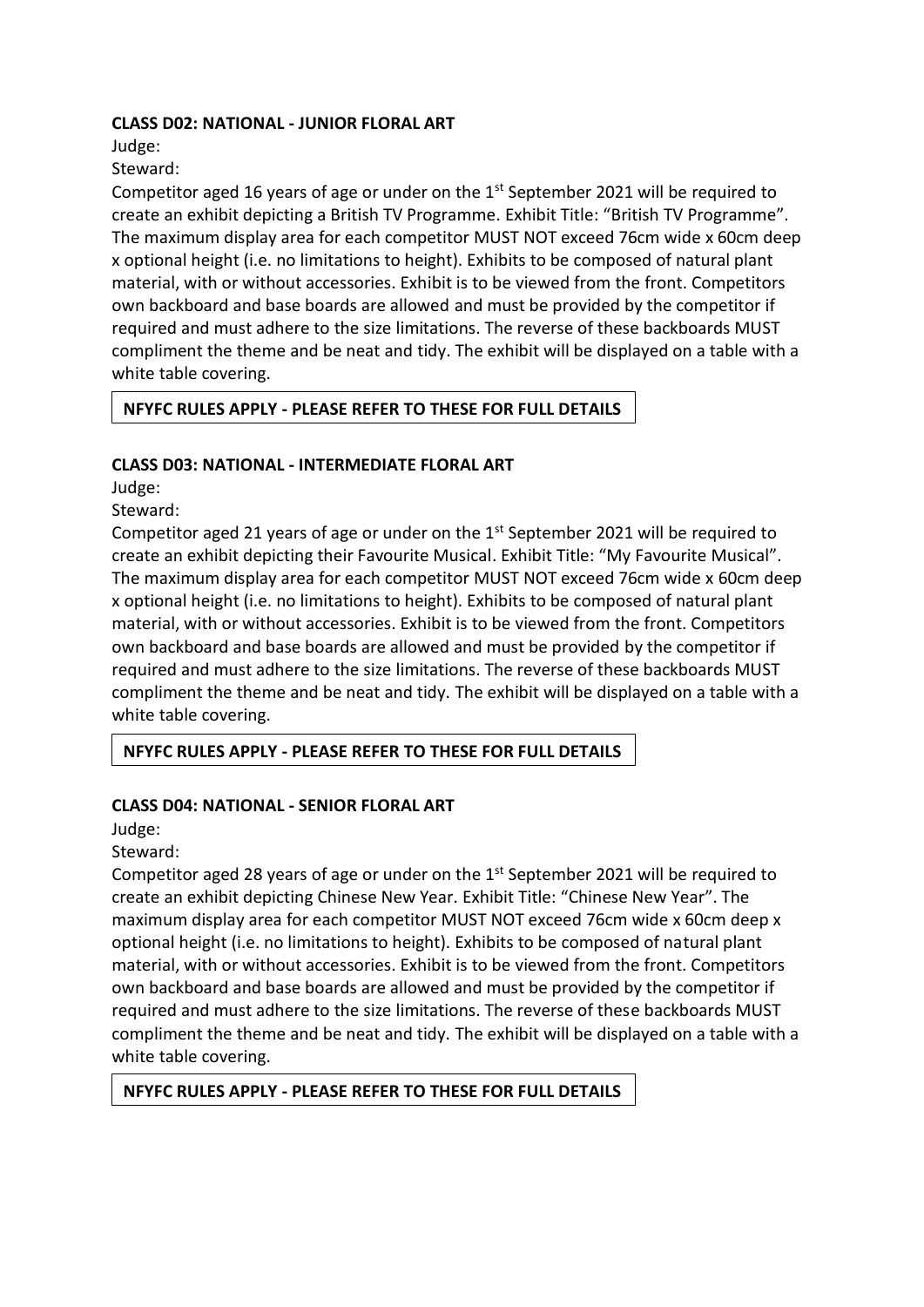#### **CLASS D06: NATIONAL - CUBE EXHIBIT**

Judge:

# Steward:

Competitors (the club team) to be 28 years of age or under on the 1<sup>st</sup> September 2021 and a full member of a club affiliated to the NFYFC will be required to create an exhibit to depict the theme of 'musicals'. A maximum of five (5) members of the club will stage the exhibit on the day of the competition on behalf of the whole club. This theme can be interpreted in any way that the club sees fit.

The Club team is required to exhibit five crafts. One craft from each of the headings below:

- Craft 1: Floral Art (Any item using cut flowers and accessories in a suitable container)
- Craft 2: Cookery/Baking (This craft will be tasted so must be covered with cling film).
- Craft 3: Textile Handicraft (must include British Wool) (Knitwear, Tailored, Crochet for example)
- Craft 4: Natural Handicraft (Any item using wood, metal, clay, glass, stone or shell for example)
- Craft 5: Art (An item that could include photography, a graphic or a picture in any medium)

The five crafts need to be clearly marked 1-5 together with the heading the craft comes under. For example 1- Floral Art, 2 – Cookery, 3- Sewn handicraft, 4- Natural handicraft, 5- Art handicraft. One element (out of elements three-five) is to be up-cycled, a before and after photograph is required.

Each whole exhibit to a maximum width of 1 metre at any given point and a maximum depth of 1 metre and a maximum height of 1 metre. Any exhibit exceeding the maximum measurements will be disqualified. The measurement will be from the outside edges of the external walls of the exhibit (ie make your exhibit slightly smaller than the maximum dimensions). Any accessories or drapes used on the outside of the external walls of the cube will be included in the overall measurement of the exhibit. The external walls will be taken into account for the attractiveness of the exhibit marks and so should be covered to complement the overall exhibit. The exhibit must have three walls. The exhibit will be displayed on a table with a white table covering. To be made prior to the rally.

# **NFYFC RULES APPLY - PLEASE REFER TO THESE FOR FULL DETAILS**

# **CLASS D06: YEAR BOOK COVER**

Judge:

Steward:

Competitor 28 years of age or under on the 1st September 2021 will be required to exhibit an original design in black and white and one other colour except "YELLOW" suitable for the annual Young Farmers' Club year book. To contain the words **Derbyshire Federation Of Young Farmers' Clubs Year Book** and the years **2020-2022.** To be made by the competitor prior to the rally. Maximum size A5.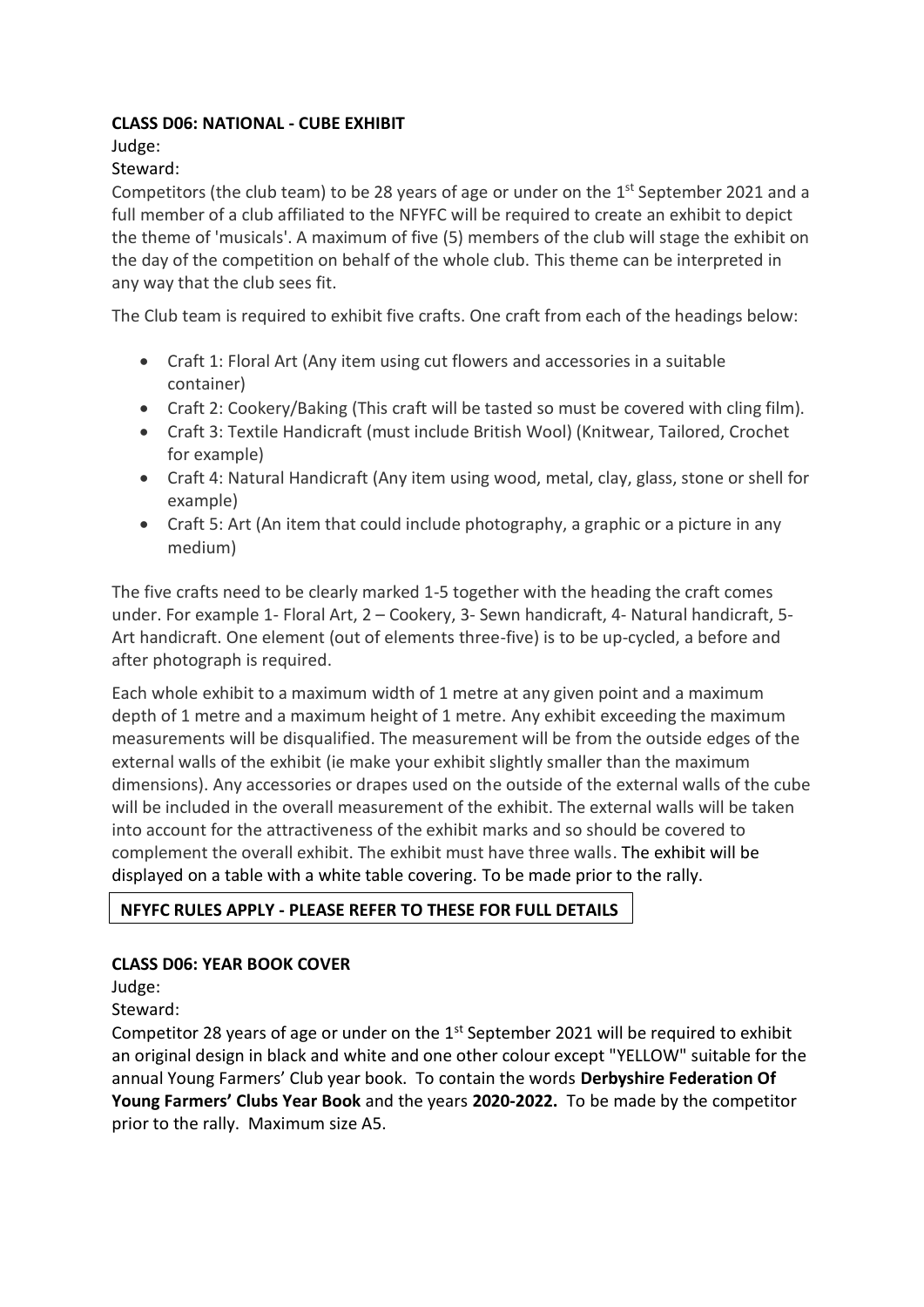# **CLASS D07: THREE PHOTOS TO REPRESENT BRITISH AGRICULTURE THROUGH THE AGES**

Judge:

Steward:

Competitor 28 years of age or under on the  $1<sup>st</sup>$  September 2021 will be required to display three photographs to the theme "Through The Decades". The photos need to be mounted together on a board measuring no more than 50cm x 50cm. Each photo should be at least 7"x 5" in size and labelled with a description. To be made prior to the rally.

# **CLASS D08: 1950'S EMBROIDER A HANKY**

Judge:

Steward:

Competitor 28 years of age or under on the  $1<sup>st</sup>$  September 2021 will be required to embroider a hanky in a 1950s style. The hanky can be either made by the competitor or purchased. All embroidery must be hand done, no machine work allowed. Competitor to provide three printed photos to show evidence of their method. To be made prior to the rally.

# **CLASS D09: 1960'S RECREATE A BEEHIVE HAIRDO**

Judge:

Steward:

Competitor 28 years of age or under on the  $1<sup>st</sup>$  September 2021 will be required to recreate the classic 1960s beehive hairdo on a models hair - the model can be either a fellow club member or non member. Competitors to provide all of the equipment they require. 15 minutes time limit. A standard 3 pin socket will be provided. Any device used must have proof they are PAT tested.

# **CLASS D10: 1970's THAT'S SO QUICHE**

Judge:

Steward:

Competitor 28 years of age or under on the  $1<sup>st</sup>$  September 2021 will be required to make a 1970's inspired quiche to a recipe of their choice. Recipe to be presented with the quiche on the day along with a photo to show evidence of method. To be made prior to the rally.

# **CLASS D11: 1980's MENS GREAT ASSEMBLE**

Judge:

Steward:

Male competitor 28 years of age or under on the  $1<sup>st</sup>$  September 2021 will be required to assemble a delicious 1980's masterpiece as directed by the judge. 30 minutes time limit. Everything will be provided.

# **CLASS D12: 1990's ART ATTACK**

Judge:

Steward:

Competitor 28 years of age or under on the 1<sup>st</sup> September 2021 will be required to reproduce a 1990's iconic movie poster of their choice. A1 paper will be provided. Competitors to bring all their own art equipment. 30 minutes time limit.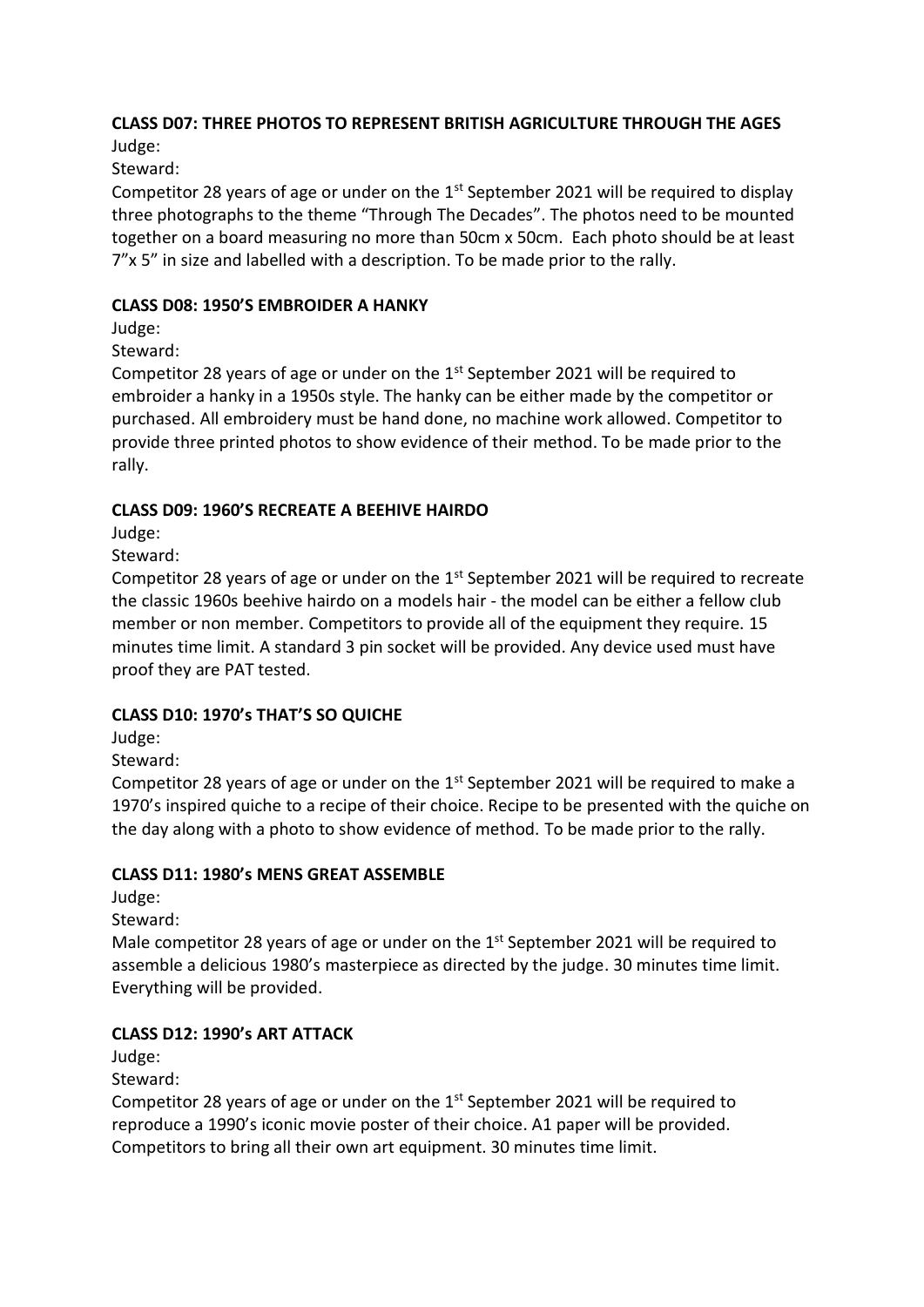#### **CLASS D13: 2000s MAKE AN ICONIC SPICE GIRLS DRESS**

Judge:

Steward:

Competitor 28 years of age or under on the 1st September 2021 will be required to reproduce an iconic Spice Girls dress along with an A3 mood board to complement the dress. The mood board must include three photos of somebody modelling the dress. To be made prior to the rally.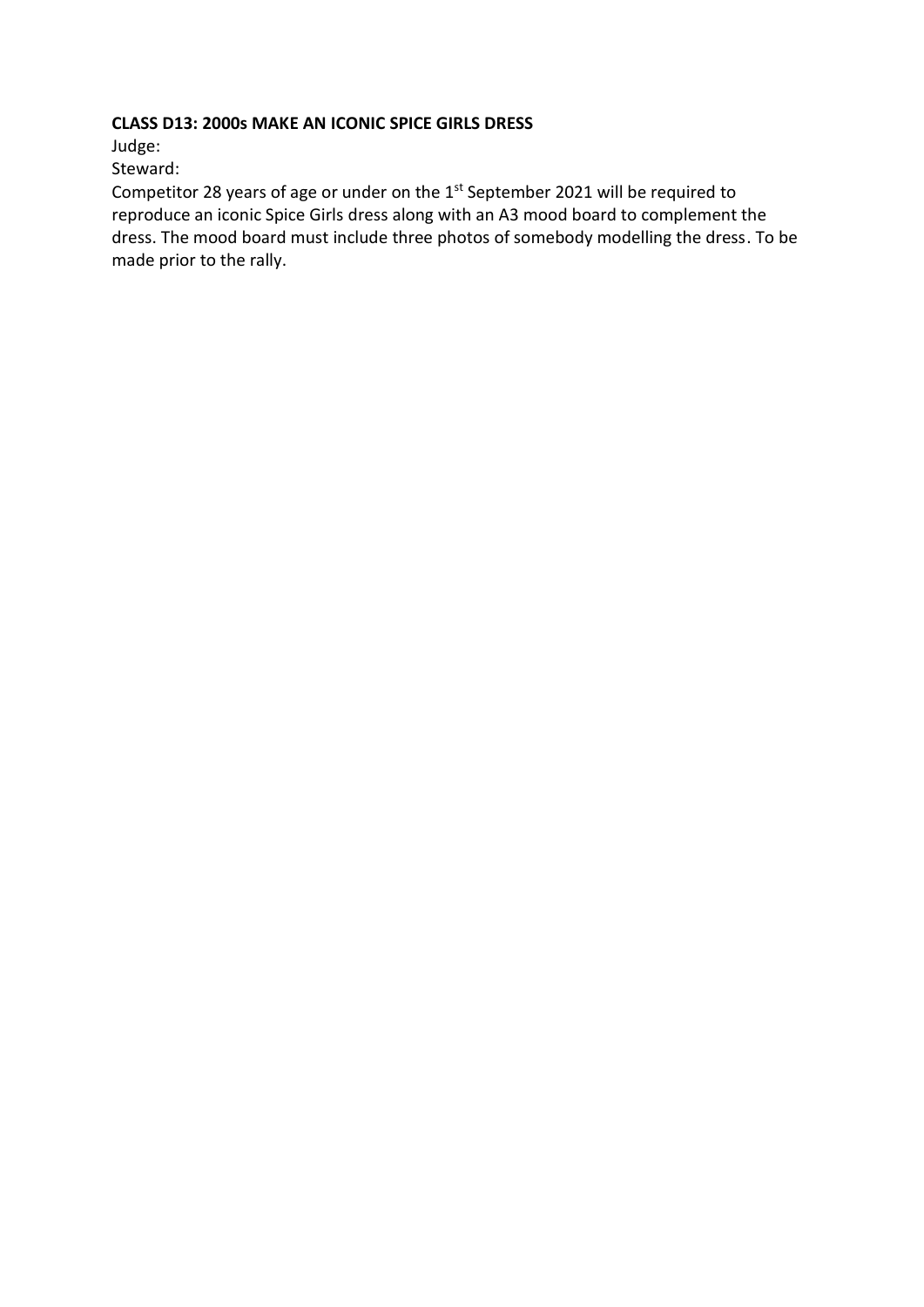# **JUNIOR CLASSES**

#### **CLASS J01: NATIONAL - JUNIOR DAIRY**

Held prior to the rally. Judge:

Steward:

Competitor 16 years of age or under on the  $1<sup>st</sup>$  September 2021 is required to judge and place one ring of four dairy cattle. The competitor will then be required to judge, place and give POSITIVE reasons on a second ring of four dairy cows. Cattle will be judged primarily as dairy animals, having due regard to the type recognised by the respective Breed Societies.

#### **CLASS J02: NATIONAL - JUNIOR BEEF**

Held prior to the rally. Judge Live: Judge Carcase: Steward Live: Steward Carcase: Competitor 16 years of age and under on the 1st September 2021 will be required to assess one ring of live animals and one ring of carcases as to their suitability for the butcher as follows: A) LIVE ANIMALS Assess animals and afterwards give comparative reasons. B) CARCASES Competitors will be required to place carcases in order of merit and give reasons on their

placing. Competitors will also be required to classify carcases under the M.L.C CLASSIFICATION SCHEME.

# **NFYFC RULES APPLY - PLEASE REFER TO THESE FOR FULL DETAILS**

#### **CLASS J03: NATIONAL - JUNIOR LAMB**

Held prior to the rally. Judge Live: Judge Carcase: Steward Live: Steward Carcase: Competitor 16 years of age and under on the 1st September 2021 will be required to assess one ring of live animals and one ring of carcases as to their suitability for the butcher as follows: A) LIVE ANIMALS Assess animals and afterwards give comparative reasons. B) CARCASES Competitors will be required to place carcases in order of merit and give reasons on their placing. Competitors will also be required to classify carcases under the M.L.C CLASSIFICATION SCHEME.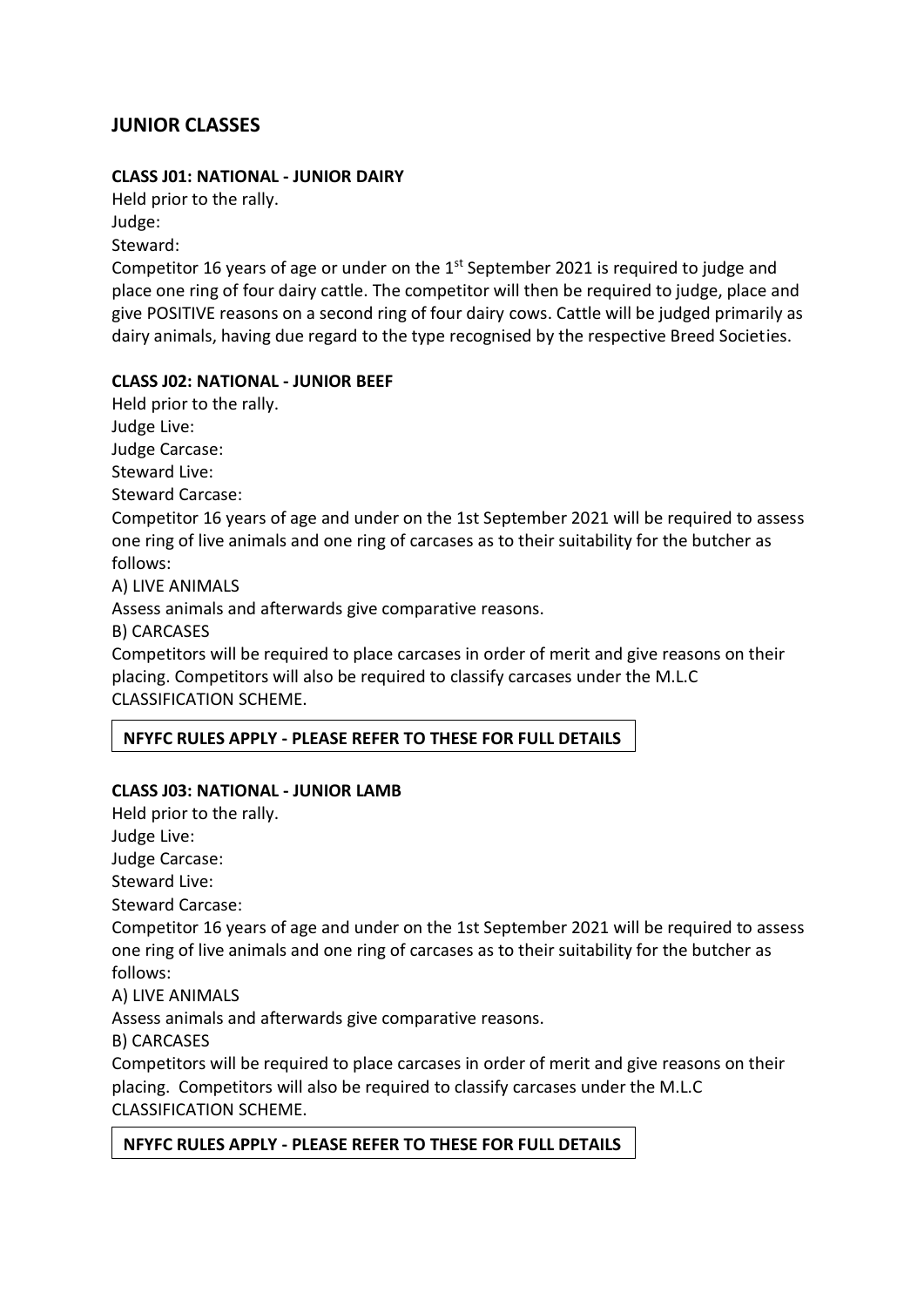#### **CLASS J04: NATIONAL - JUNIOR PIG**

Held prior to the rally. Judge Live: Judge Carcase: Steward Live: Steward Carcase: Competitor 16 years of age and under on the 1st September 2021 will be required to assess one ring of live animals and one ring of carcases as to their suitability for the butcher as follows: A) LIVE ANIMALS Assess animals and afterwards give comparative reasons. B) CARCASES Competitors will be required to place carcases in order of merit and give reasons on their placing.

# **NFYFC RULES APPLY - PLEASE REFER TO THESE FOR FULL DETAILS**

#### **CLASS J05: JUNIOR TRACTOR DRIVING**

Judge:

Steward:

Competitor 13 years of age or over on the day of the rally will be required to demonstrate their skill at driving a tractor and trailer over a set course as directed by the judge. Tractor and trailer will be provided. Safe practice will be taken into account.

#### **CLASS J06: 1950'S PERFECT HAND WRITING**

Judge:

Steward:

Competitor 16 years of age or under on the  $1<sup>st</sup>$  September 2021 is required to copy out a 1950's piece of writing as provided by the judge. Points will be awarded for neatness, accuracy and time taken. Competitors are to bring a pen of their choice but paper will be provided.

#### **CLASS J07: 1950'S MAKE A HOSPITAL BED**

Judge:

Steward:

Competitor 16 years of age or under on the 1<sup>st</sup> September 2021 is required to make a single bed to hospital standards. All equipment will be provided.

#### **CLASS J08: 1960'S A POEM TO CELEBRATE THE 60'S**

Judge:

Steward:

Competitor 16 years of age or under on the  $1<sup>st</sup>$  September 2021 will be required to write a short poem celebrating life in the 1960's. The poem is to be hand written on an A4 piece of paper which can be decorated with hand drawn sketches and drawings. Poems should be ten lines long. To be made prior to the rally.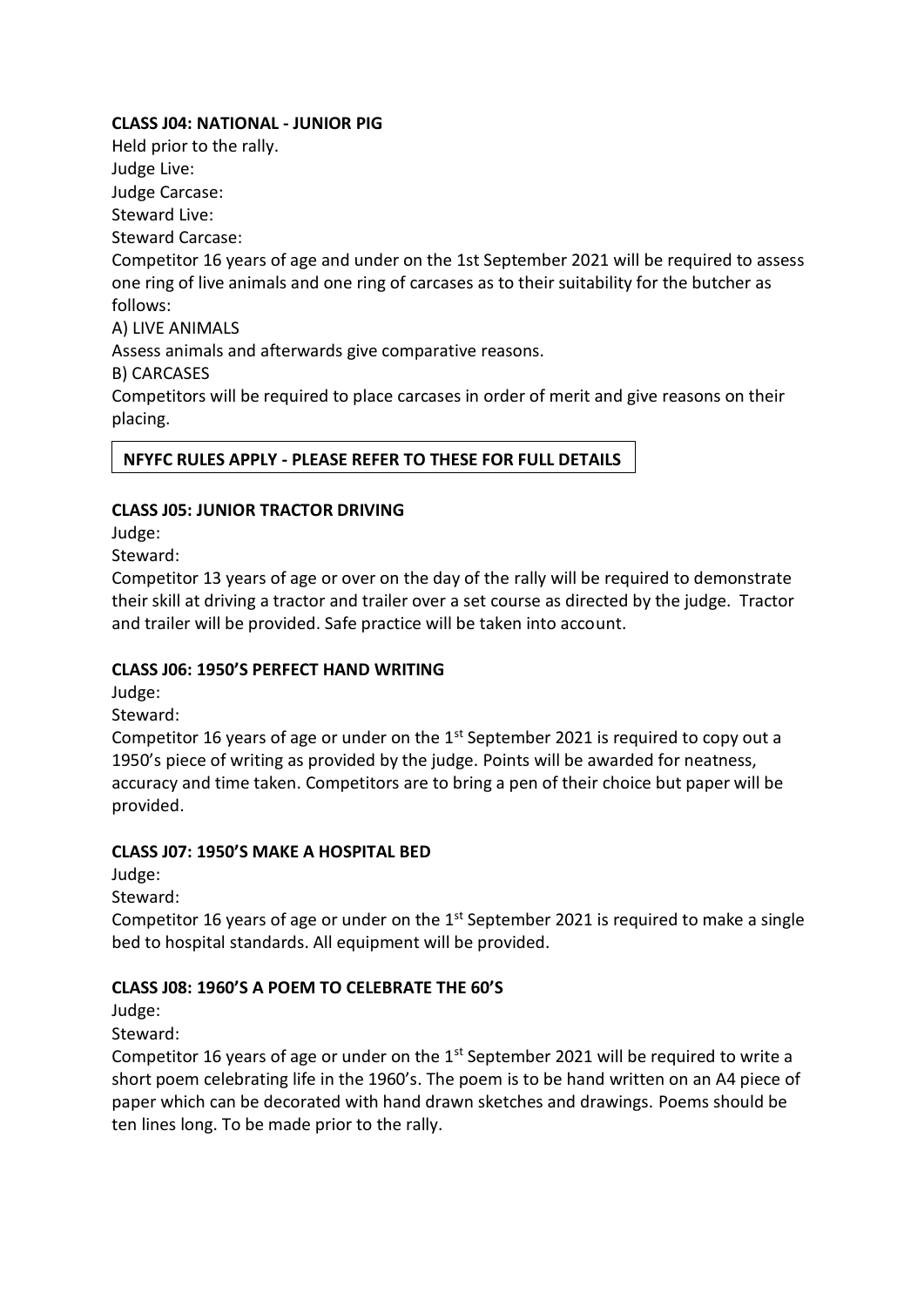#### **CLASS J09: 1960'S MAKE THE SOLAR SYSTEM OUT OF CAKE POPS**

Judge:

Steward:

Competitor 16 years of age or under on the  $1<sup>st</sup>$  September 2021 will be required to make the solar system out of decorated cake pops to celebrate 1960's space travel. The solar system must be presented on a board, which can be decorated, measuring a maximum of 1 metre square with unlimited height. The display will be marked on accuracy, appearance and taste. To be made prior to the rally.

# **CLASS J10: 1970'S DRESS THE CLUB LEADER**

Judge:

Steward:

Two competitors 16 years of age or under on the 1<sup>st</sup> September 2021 will be required to dress their club leader, or an associate member, to the theme "Glam Rock". Competitors are required to bring all their own materials, outfit/fancy dress to be assembled on the day. Time allowed 30 minutes.

# **CLASS J11: 1970'S MAKE A FABULOUS FASCINATOR FOR THE RACES**

Judge:

Steward:

Competitor 16 years of age or under on the  $1<sup>st</sup>$  September 2021 will be required to make a fabulous fascinator that could have been worn to Aintree in 1977 where Red Rum won an historic third Grand National title. Any materials can be used to create the fascinator with points awarded for design, originality and suitability. To be made prior to the rally.

# **CLASS J12: 1980'S MINIATURE GARDEN**

Judge:

Steward:

Competitor 16 years of age or under on the 1st September 2021 will be required to make a miniature garden measuring a maximum of 35cm in width and depth with unlimited height. The garden must be presented on a board, baking tray, shoe box etc measuring within the 35cm square size limit. Any materials can be used to create the garden. To be judged on appearance, creativity and workmanship. To be made prior to the rally.

# **CLASS J13: 1980'S PACMAN CHALLENGE**

Judge:

Steward:

Two competitors, one male and one female, aged 16 years of age or under on the  $1<sup>st</sup>$ September 2021 will be required to complete a surprise Pacman challenge as directed by the judge. All equipment will be provided.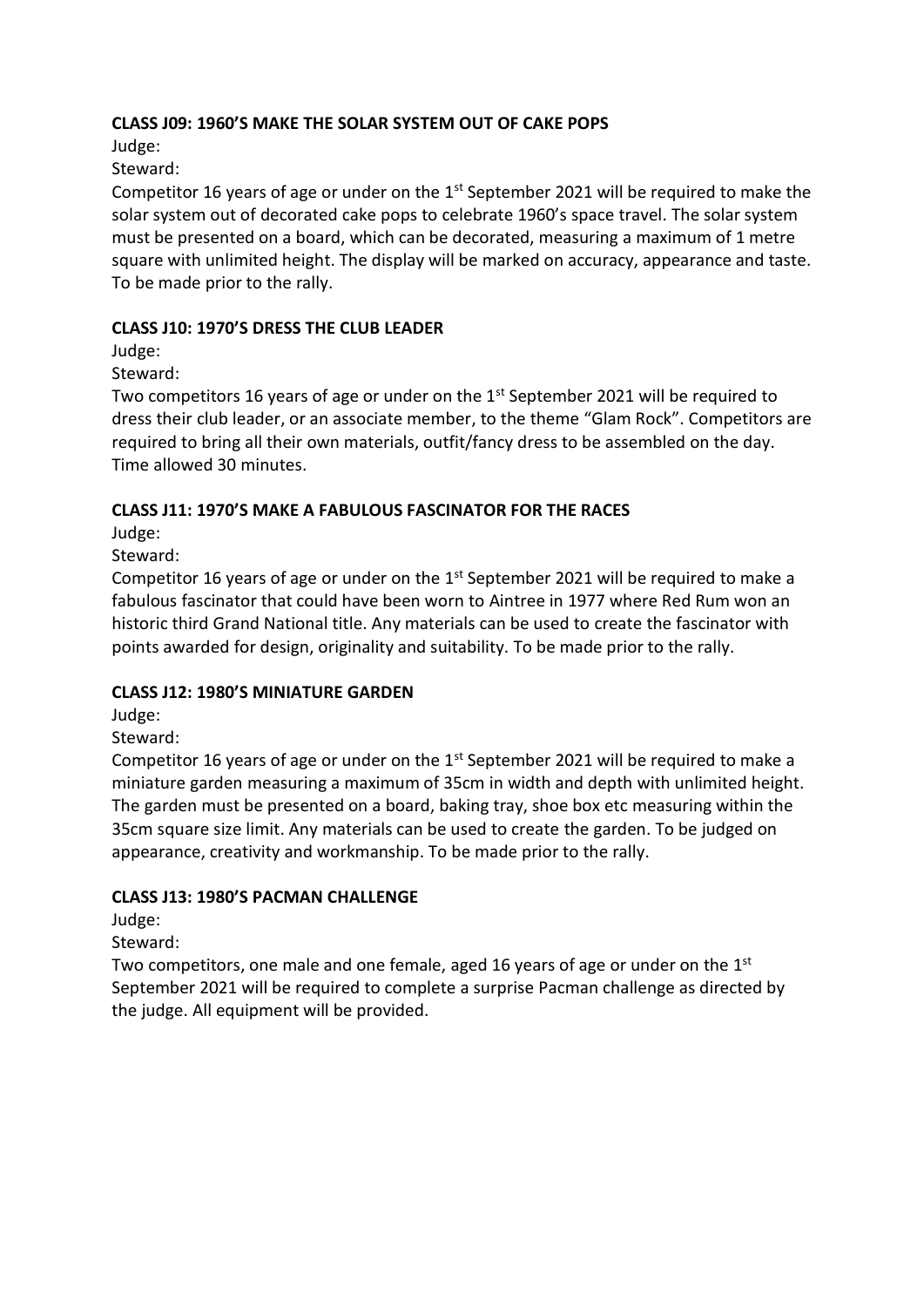#### **CLASS J14: 1990'S TIE A BOW TIE**

Judge:

Steward:

Competitor 16 years of age or under on the  $1<sup>st</sup>$  September 2021 will be required to tie a bow tie around their own neck in the fastest time possible. Competitors will be required to channel their inner James Bond and come dressed as Pierce Brosnan, the 007 of the 1990's, for this challenge. Bow tie will be provided.

#### **CLASS J15: 1990'S A VEGETABLE DOLLY THE SHEEP**

Judge:

Steward:

Competitor 16 years of age or under on the 1st September 2021 will be required to design and make Dolly the sheep, the first cloned mammal, out of only vegetables to commemorate her birth on 5th July 1996. Wire/wood can be used to support the structure but must not be seen. Maximum size 30cm wide, 30cm deep and with unlimited height. To be made prior to the rally.

#### **CLASS J16: 2000'S DANCE MAT CHALLENGE**

Judge:

Steward:

Competitor 16 years of age or under on the 1<sup>st</sup> September 2021 will be required to complete a Dance Mat challenge as directed by the judge. All equipment will be provided.

# **CLASS J17: 2000'S MAKE A FARMYARD**

Judge:

Steward:

Competitor 16 years of age or under on the 1st September 2021 will be required to make a toy farmyard measuring 1 metre in width and depth with unlimited height. The farmyard must be presented on a wooden board (to measure within the 1 metre square size limit) but any materials can be used to create the farmyard. To be judged on appearance, creativity and workmanship. To be made prior to the rally.

# **AFTERNOON GAMES**

A team of six (6) is required, containing at least one member aged 28 and under, one 21 and under and one 16 years of age or under on 1st September 2021, and at least one male and one female. The team will be required to complete the Afternoon Games in fancy dress to the theme of 'Through the Decades'. All games to include all six (6) members.

#### **CLASS A01: FANCY DRESS**

Judge:

Steward:

A team of six members will be required to dress to the theme "Through the Decades". One member is to dress as each of the decades celebrated in this rally - 1950's, 1960's, 1970's, 1980's, 1990's and 2000's. No mode of transport is required.